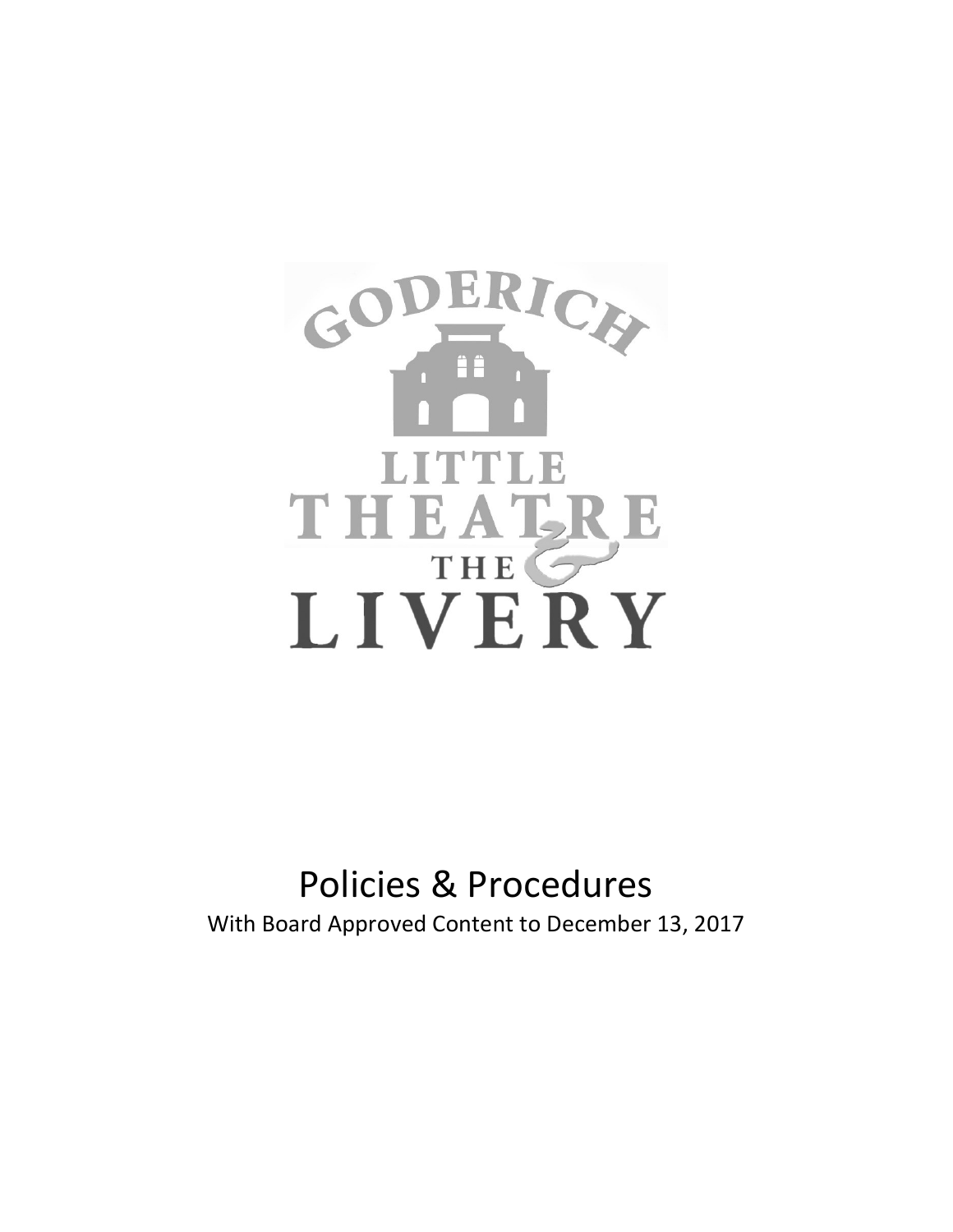# Contents

- i. Introduction
- ii. Purpose & Use
- iii. Maintenance
- 1. Governance & Membership
	- a. Board of Directors
	- b. Executive
	- c. Committees
	- d. General Manager
	- e. Policies and Procedures
	- f. Membership
	- g. Archives
- 2. Productions
	- a. Theatre
	- b. Film Fest
	- c. Live at the Livery
	- d. Ticket Pricing
	- e. Actors
	- f. House Management
	- g. Box Office Management
	- h. Properties Management
	- i. Wardrobe Management
	- j. Dressers
	- k. Make-up & Hair
	- l. Lighting
	- m. Recording Video & Sound
- 3. Marketing
	- a. Standards
- 4. Finance
	- a. Banking
	- b. Budgets
	- c. Reserves
	- d. Taxes
	- e. Expenses Incurred
	- f. Borrowing
	- g. Grants
	- h. Sponsorships
	- i. Donations
	- j. Gifts in Kind
	- k. Preferred Vendors

THE LIVERY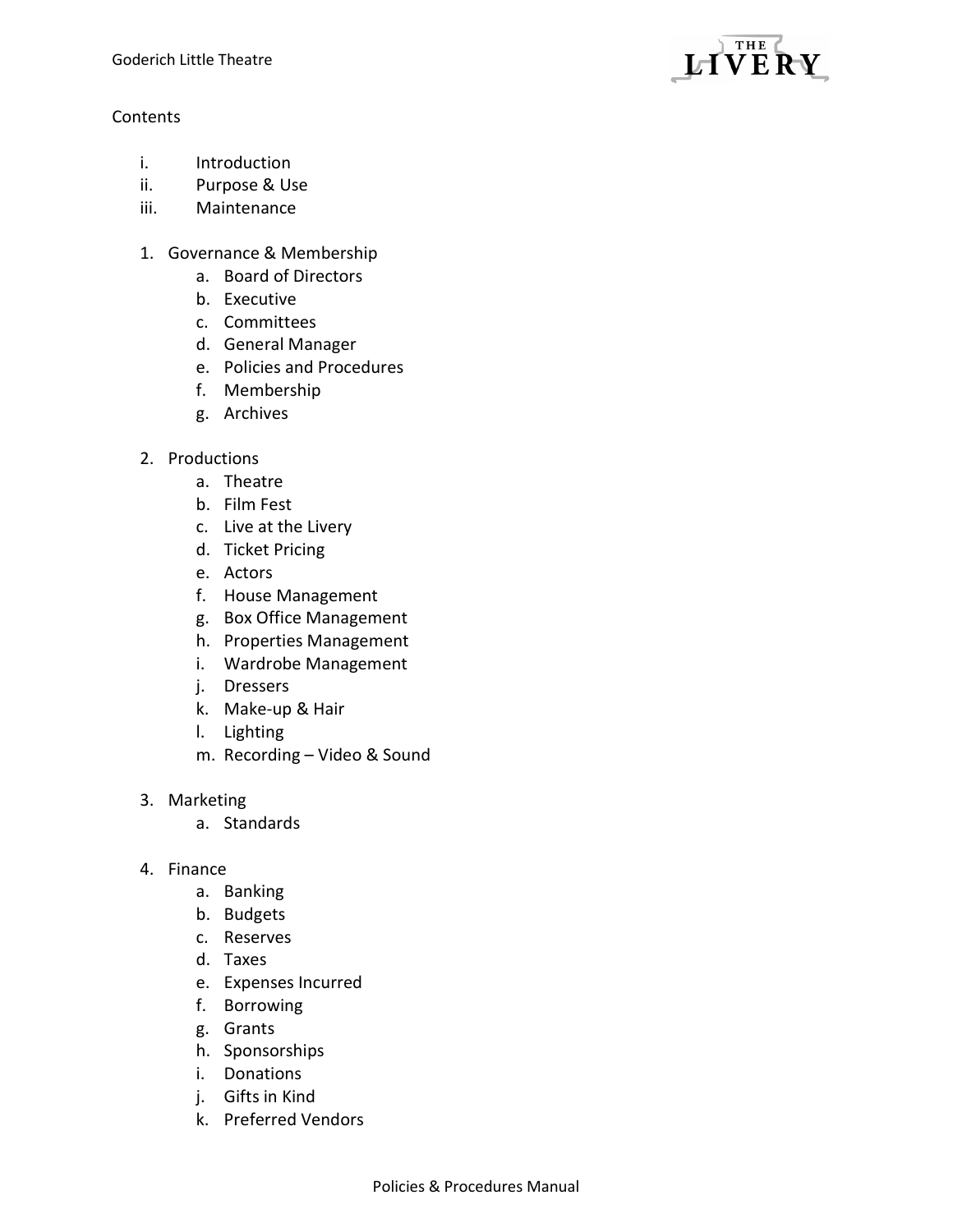

- 5. Premises
	- a. Rentals
	- b. Access & Key Holders
	- c. Liquor License
	- d. Capacity
	- e. Cleaning
	- f. Technical
	- g. Chairs

# 6. Internet

- a. Content
- b. Maintenance
- c. Service Providers
- 7. Volunteers
	- a. Code of Conduct
	- b. Eligibility
	- c. Recruitment
	- d. Data Base
	- e. Recognition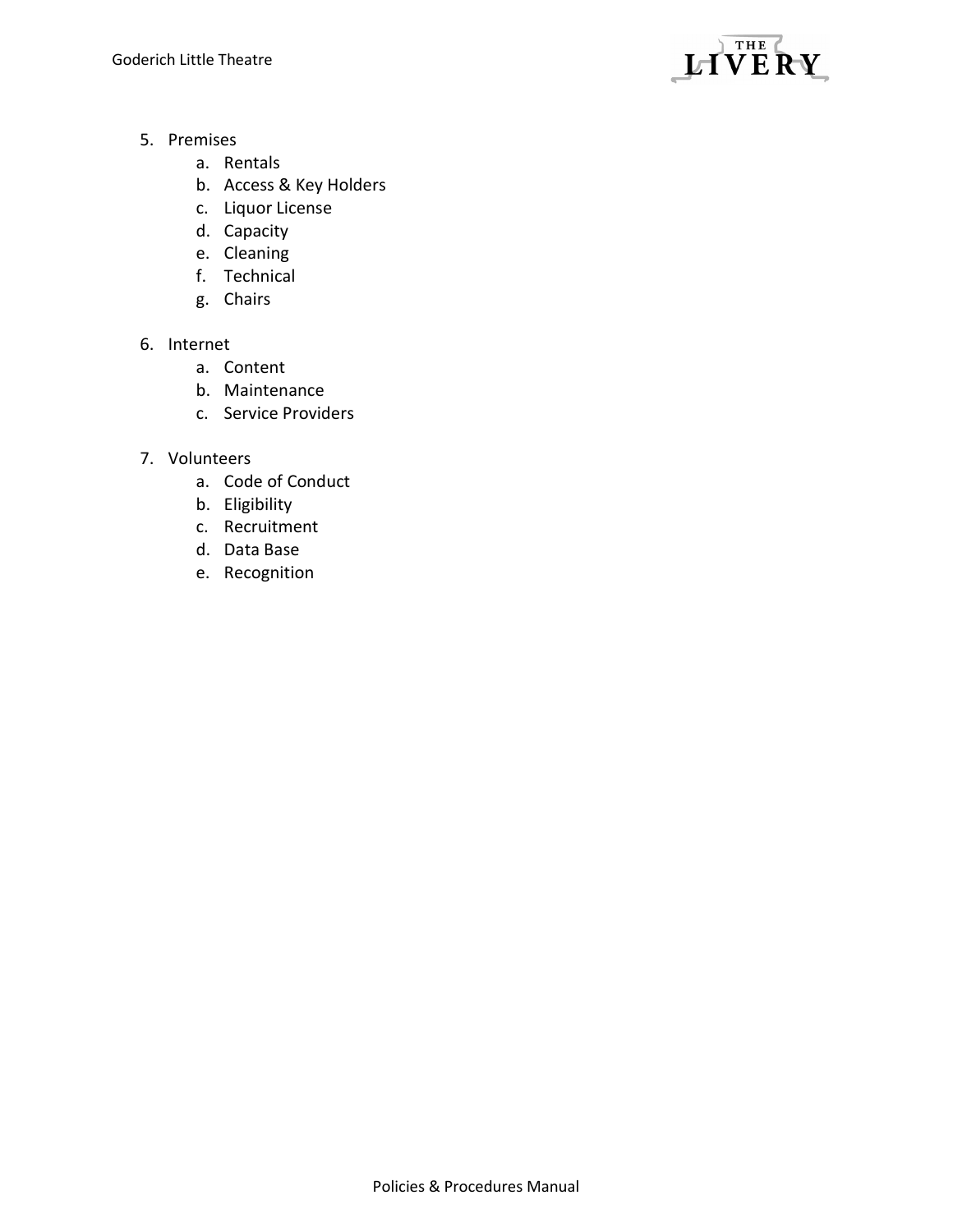

#### i. Introduction

The Goderich Little Theatre (GLT) has operated successfully since being founded in the 1940's. The Board of Directors has made many decisions and created numerous policies over the years, to manage the purchase of premises, expand entertainment offered from theatre to film and music, all with a larger audience and volunteer base, and in a more complex technological world and with growing revenues and responsibilities. Accordingly, policies are wide ranging, and over time some have been forgotten or fallen by the wayside or become irrelevant. Records of such decisions are housed mainly in minutes of Board meetings and various disparate files in The Livery offices, or other manuals such as those created for directors/producers, and volunteers. Some exist only in people's memories. This manual is an attempt to bring all of that together in a clear, consistent format and single source location for ease of reference and execution.

#### ii. Purpose & Use:

This manual exists to record and consolidate policies adopted by the Board of Directors of the GLT. It shall be used by all members in any capacity as a reference guide to all decisions made by the Board respecting approved processes, practices and policy in order to foster open communication and operate in a consistent manner throughout the organization. It shall be available to all and used with transparency. Certain confidential information as may exist (e.g.: employee contracts & compensation) will be referred to but not included, and if the user requires access, application may be made to the General Manager or Executive.

At inception, this manual is incomplete and will be compiled over time from other files and records, or newly created policy statements. Initially, absence of content on a particular topic does not mean that Board policy does not exist, and readers are advised to consult with the General Manager in such cases.

Policies will evolve, are not written in stone and are developed with the best of intentions based on current knowledge and circumstances – they will not be perfect. A reader that takes exception to a policy should submit a written brief to the Board outlining why they take issue to the respective policy and suggest an alternative. All such briefs will be promptly considered by the Board.

#### iii. Maintenance:

This manual will be kept up-to-date at all times by the General Manager, under the direction of the Secretary. Board decisions will be documented herein where appropriate; all content will be Board approved and an on-line PDF version maintained on the GLT website.

Approved by the Board: March 3, 2014 Revised: (date)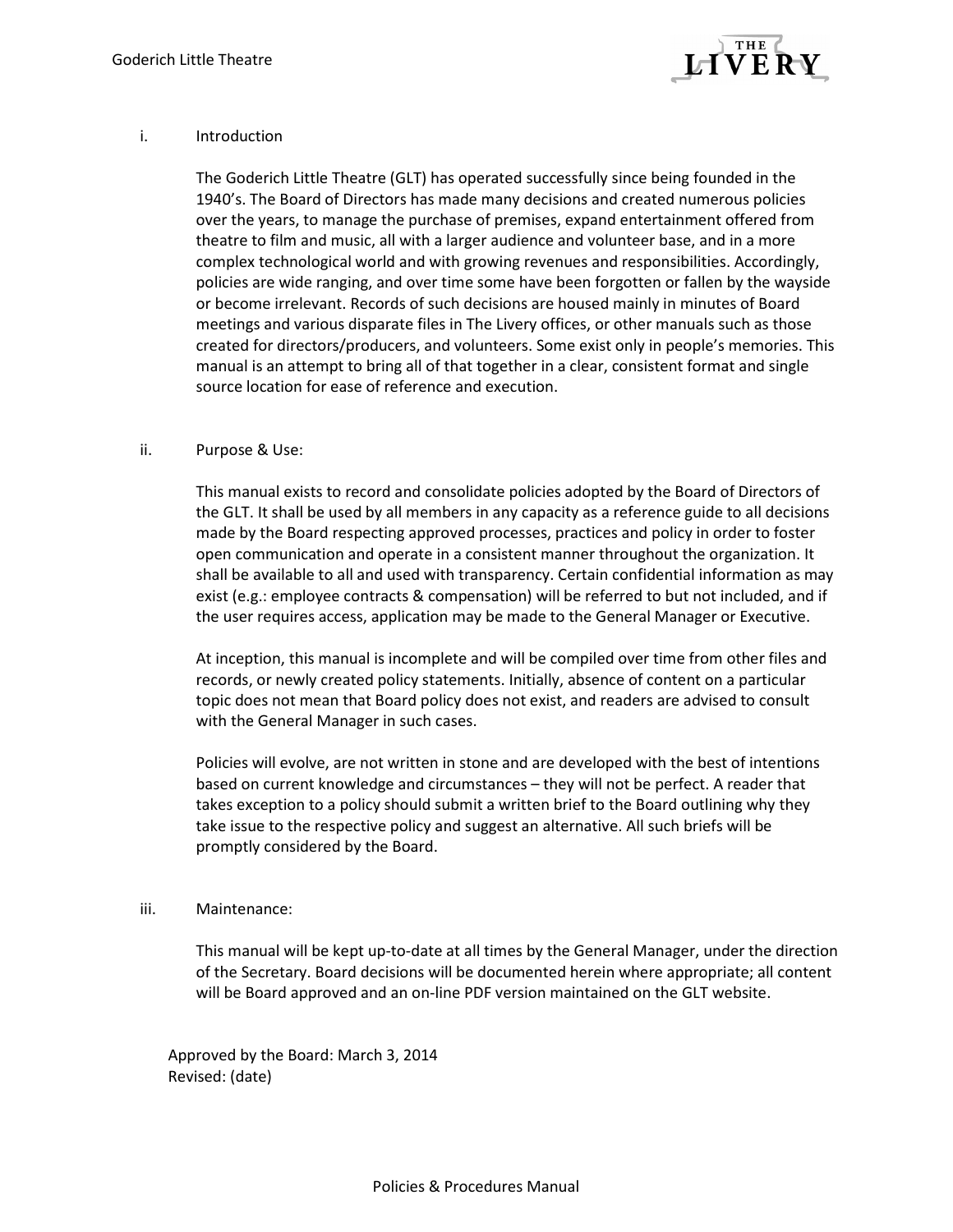

- 1. Governance & Membership
	- a. Board of Directors
		- i. Structure
		- ii. Elections
		- iii. Current Incumbents
		- iv. Director Responsibilities & Accountabilities

The GLT has adopted the following principles as an outline of Board Member accountabilities, functions and strategic leadership:

- Demonstrate diligence and prudence in exercising duties as a Board Member
- Be familiar with Bylaws, Mission and Value statements, Policy & Procedures & financial position
- Comply with the GLT Code of Conduct
- Aspire to an executive role
- Meeting attendance, active participation and preparedness
- Understand the key measures and metrics for assessing organizational success, financial and otherwise
- Actively champion, participate in, attend, promote and support GLT / Livery programming
- Understand and respect the role of the General Manager
- Make meaningful and knowledgeable contributions to Board discussions and provide valuable input
- Actively recruit Board and committee members with a view to succession and sustaining the organization
- Chair or participate in at least 2 committees
- Contribute individual skills, knowledge and experience to Board discussions
- Identify actions to capitalize on opportunities that will achieve organization's strategic priorities

Approved by the Board: July 6, 2016

# b. Executive

- i.
- c. Committees
	- i. Production
		- Theatre
		- Film Fest
		- Live at the Livery
	- ii. Personnel
		- Training
		- **•** Accessibility
		- Compensation
		- Hours of Work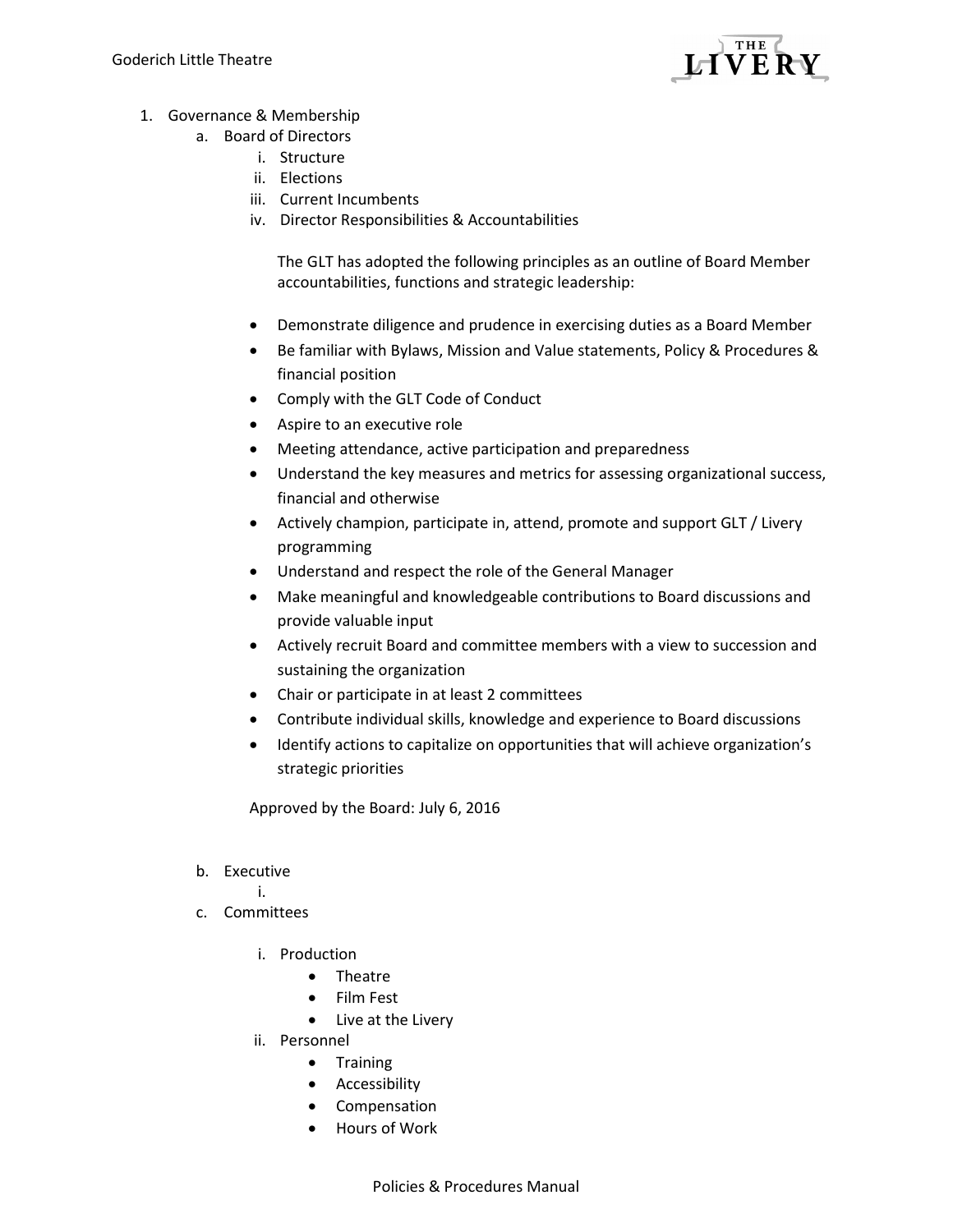

- Contract
- Health & Safety
- $\bullet$
- iii. Marketing
	- Special Events
	- Use of Logos
	- **•** Branding
- iv. Finance
	- **•** Building
	- Corporate Donor Development
	- **•** Financial Reserve Policy

v.

- d. General Manager
	- i. Responsibilities

 $\bullet$ 

- ii. Contract
- iii.
- e. Policies and Procedures
	- i. Authority
	- ii. Template
		- Policies
		- Procedures
	- iii. Maintenance
	- iv.
- f. Membership
	- i. Eligibility
	- ii. Fees
- g. Archives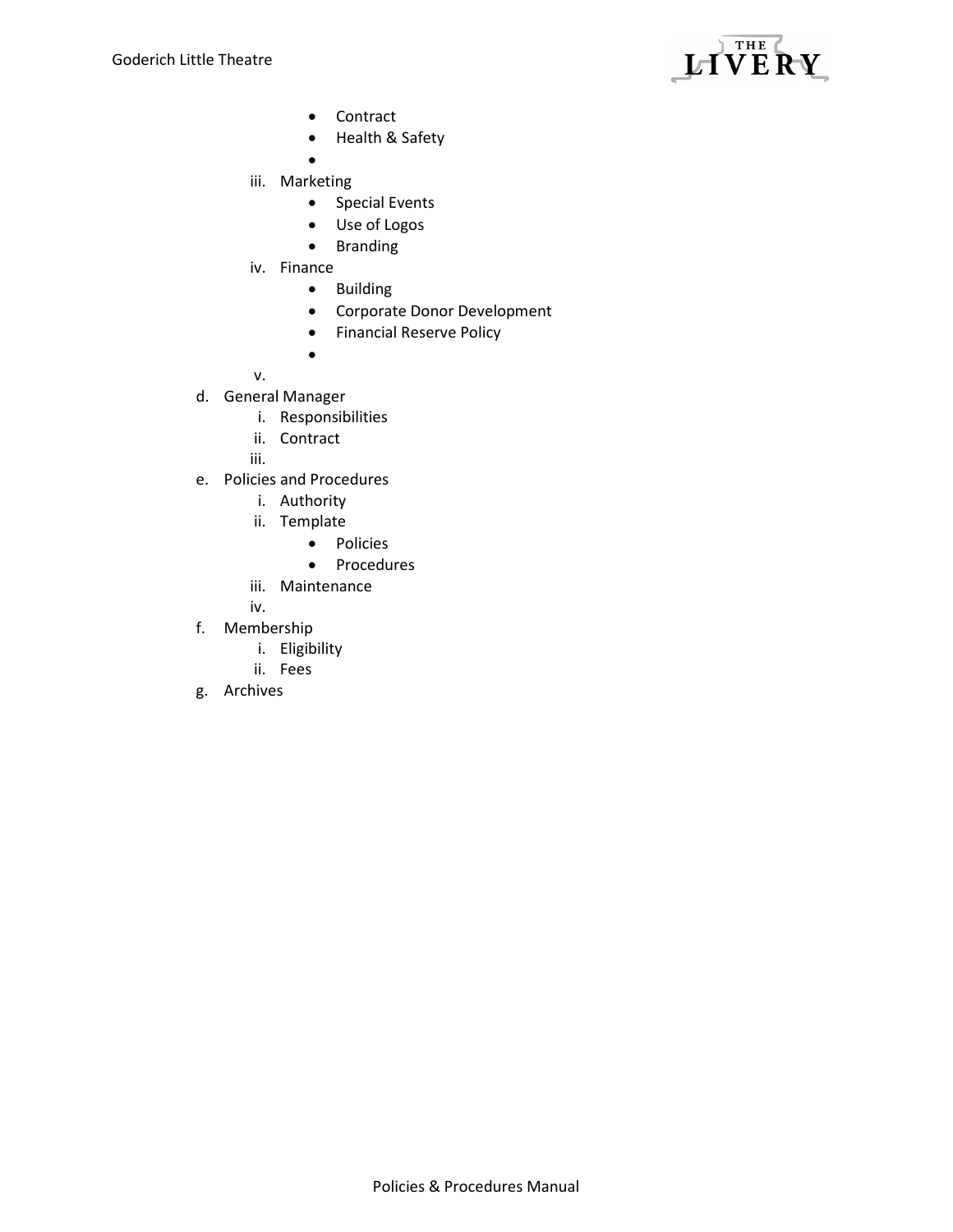

- 2. Productions
	- a. Theatre
		- i. The Board encourages production teams to offer a preview performance before opening night. Admission for this performance will be "pay-what-you-can".
		- ii. The Board encourages the production team to consider extra unadvertised performances; however, they are required to inform the company about the extra date(s) at the beginning of rehearsals.

Approved by the Board: May 4, 2015

- b. Film Fest
- c. Live at the Livery
- d. Ticket Pricing
	- i. Regular
	- ii. Senior
	- iii. Student
	- iv. Group
- e. House Management
- f. Box Office Management
	- i. Pre-Show
	- ii. During Show
	- iii.
- g. Properties Management
- h. Wardrobe Management
- i. Make-up & Hair
- j. Recording Video & Sound

## 3. Marketing

- a. Standards
	- i. Logos
	- ii. Posters
	- iii. Brochures
	- iv. Programs

## 4. Finance

- a. Banking
	- i. Signing Officers:

Bank accounts shall require two signatures on all cheques or other payment or banking instructions or documents. For convenience, three officers namely the President, the Treasurer and the General Manager shall have signing authority, with any two of the three authorized to sign.

Approved by the Board: March 3, 2014

ii. Reconciliations: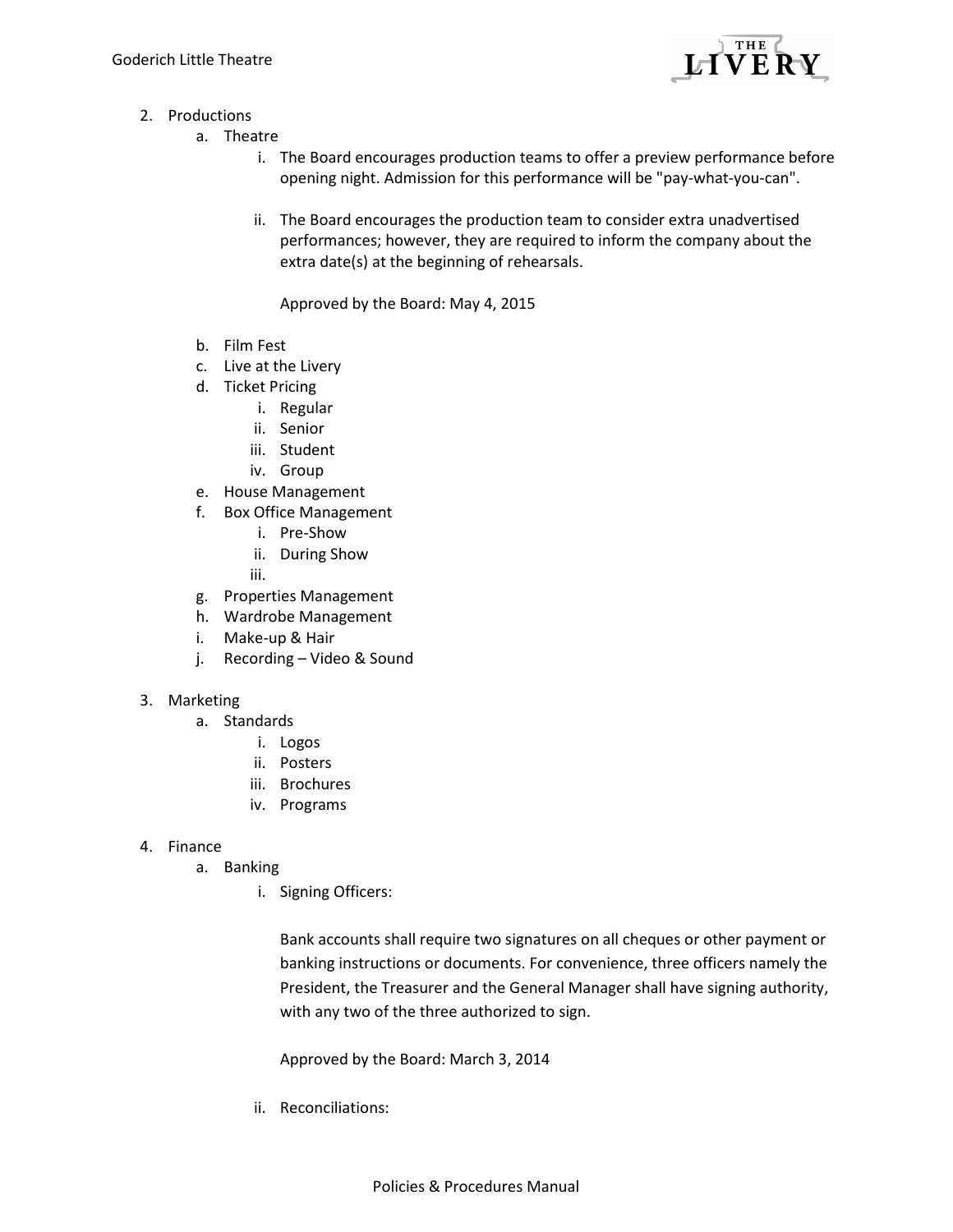

Monthly bank statements will be reconciled to internal records (QuickBooks) within 10 business days of each month-end, with any discrepancy researched to resolution. Any unreconciled amounts must be reported to the Treasurer as soon as possible.

For any cheques which remain outstanding longer than 6 months, the General Manager must resolve by contacting the payee to determine if it should be reissued or cancelled.

Approved by the Board: March 3, 2014

## b. Budgets

- i. GLT: No policy has been established
- ii. Theatre Productions:

Approved by the Board: (date)

iii. Co-Productions:

Approved by the Board: (date)

- c. Reserves No policy has been established.
- d. Taxes
	- i. Harmonized Sales Tax (HST): Current Federal regulations do not require registered charitable organizations to collect and remit HST unless annual revenues exceed \$250,000. Organizations may choose to register even though revenues are less than the above threshold if they desire. The GLT has elected not to collect/remit HST at this time.

Approved by the Board: March 3, 2014

ii. Notwithstanding that the GLT does not collect HST, as a registered charity, it is entitled to claim the GST/HST Public Service Bodies' Rebate. The Treasurer shall ensure that the appropriate claim is processed every six months (as of February 28<sup>th</sup>, and August 31<sup>st</sup>) in accordance with Canada Revenue Agency guidelines (RC 4034) and which will result in a rebate to the GLT of approximately 70% of all HST paid during the period.

Approved by the Board: March, 2017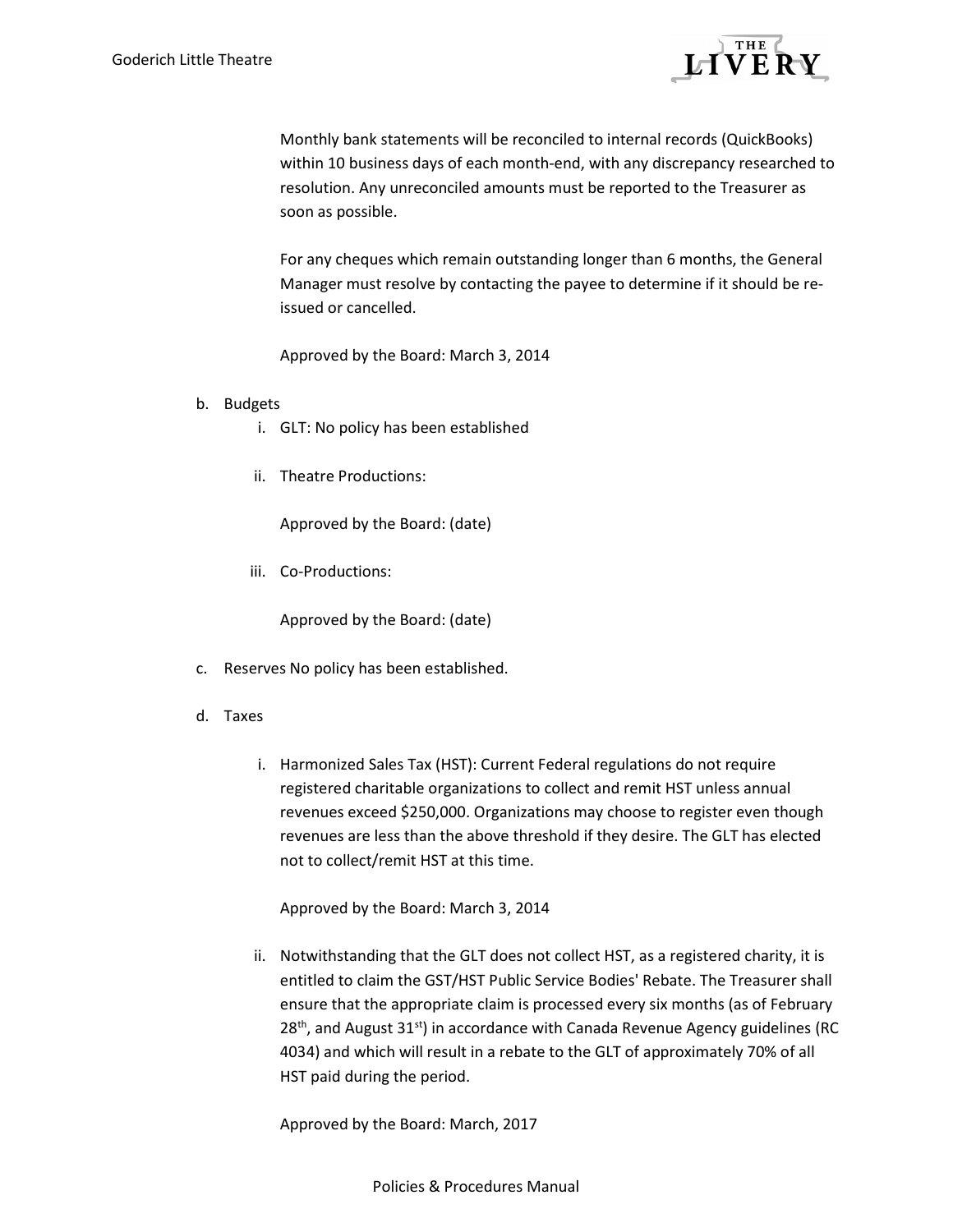

- e. Expenses Incurred:
	- i. Reimbursement
		- Travel:
			- a. Mileage Allowance:
			- b. Public Transportation:
		- Lodging:
		- Meals:
	- ii. Discretionary Limits
	- iii. Tax Receipted Donations
- f. Borrowing:
- g. Grants:
- h. Sponsorships:
- i. Donations:
- j. Gifts in Kind: Note that for tax receipt purposes, Gifts in Kind must be tangible goods (not services), and that fair assessment of value can be subjective. As such, tax receipts issued for Gifts in Kind can be challenged by the Canada Revenue Agency (CRA) and/or the Charities Directorate and jeopardize an organization's charitable status.

Accordingly, unless specified by the donor, the GLT will prefer to purchase any tangible goods and be invoiced accordingly. Where the goods represent a gift or donation, the donor will be asked to accept the GLT's payment for such and endorse the cheque back to the GLT (this eliminates the donation from being classified as a Gift in Kind). A tax receipt will then be issued for the cash donation.

Approved by the Board: March 3, 2014

- k. Preferred Vendors
- l.

# 5. Premises

- a. Rentals
	- i. Eligibility
	- ii. Deposits
	- iii. Fees
	- iv. Agreement
	- v. Waiver of Fees
		- General There are various times throughout the year where the Livery is not in use for rentals or productions. On occasion the GLT board will waive the rental fee for local artists and cultural organizations.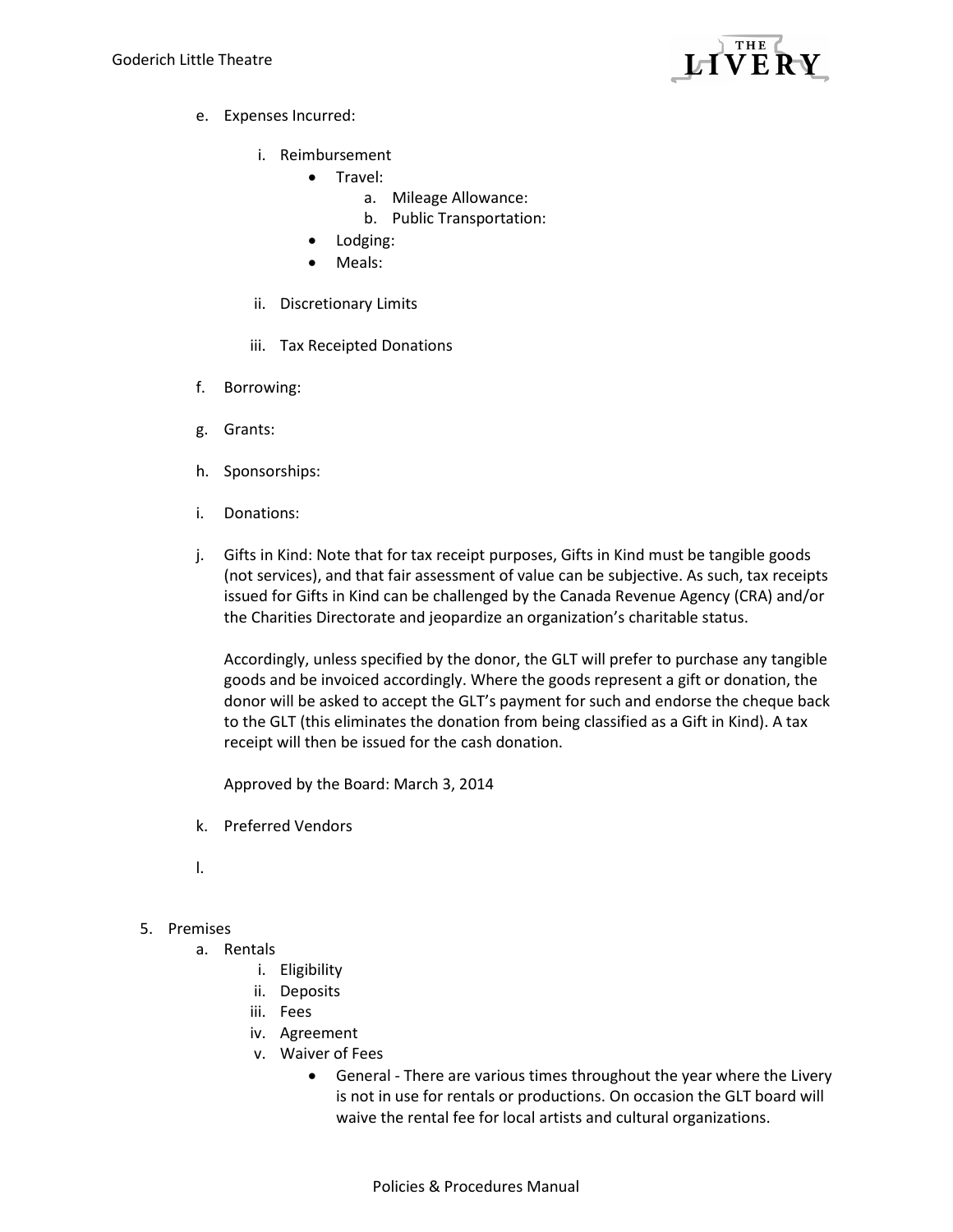

- Process
	- a. Local artists and cultural organizations must submit a waive rental fee application to the General Manager
	- b. The application form can only be submitted for dates within the next 4 weeks.
	- c. The General Manager reviews the application and confirms that the date(s) requested are available
	- d. If the date(s) is available, the General Manager then marks the rental on the calendar.
- Criteria One member must live in Huron County, be an artist or cultural organization – music, art, heritage etc., have a history of working with the GLT or the Livery, and the Standard rental agreement to be signed

Approved by the Board: December 5, 2016

b. Access & Key Holders

Keys to The Livery will be controlled by the General Manager, with a record maintained of current key holders and their signatures acknowledging receipt. Keys will be provided to incumbents of the following positions:

- i. Permanent key holders:
	- President Treasurer General Manager Chair of Building Committee Technical Director Wardrobe Manager Properties Manager Carpentry Manager
- ii. Temporary key holders:

 Current Production Director Current Production Stage Manager Renters, and others as deemed necessary and appropriate by the General Manager, who will ensure keys are returned on a timely basis.

Approved by the Board: March 3, 2014

- c. Liquor License
	- i. GLT Events The Goderich Little Theatre has a permanent liquor licence issued by the Alcohol and Gaming Commission of Ontario. As required by the terms of the licence, the physical licence will be posted on the wall near the bar in the foyer of the theatre. The GLT is committed to the responsible service of alcoholic beverages to responsible consumers. We are also committed to actions that will help reduce drunk driving.
	- ii. Rental Events Parties renting the Livery that wish to serve alcohol MUST:
		- Obtain their own liquor licence. The renter shall be responsible for all liquor purchases, supplies and staffing of the bar; or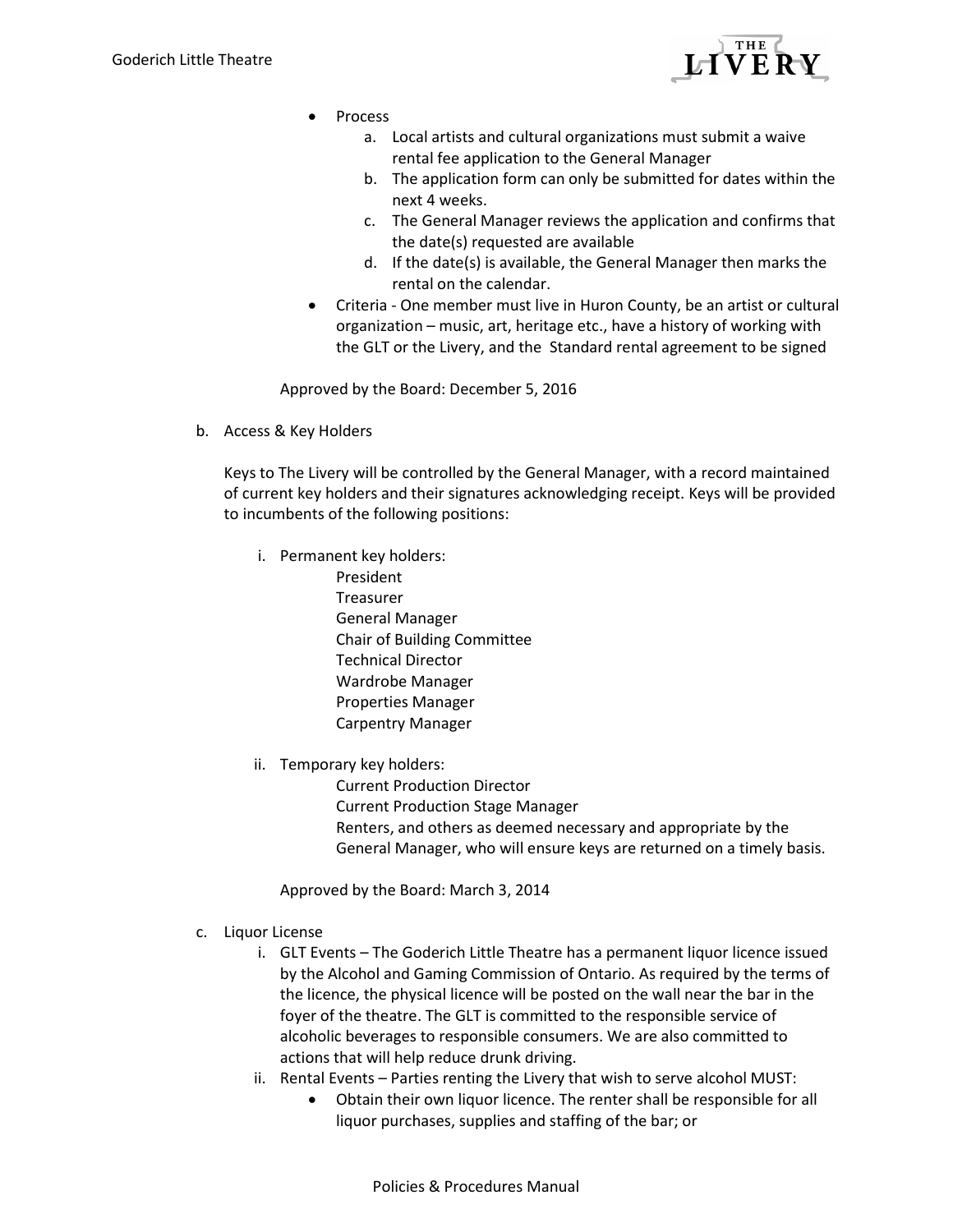

• Choose to have the GLT run the bar. The GLT retains 100% of the profits. The GLT General Manager will arrange for GLT volunteers to operate the bar.

The renter will liaise with the General Manager regarding other details such as purchasing of alcohol, price & other supplies.

- iii. Servers All bar servers, whether acting for the renter or on behalf of the GLT, shall have the "Smart Serve Ontario" designation (www.smartserve.ca)
- iv. Alcohol Management
	- Guests are not permitted to bring in alcoholic beverages from outside vendors and may not go outside the building with alcohol purchased from the GLT or a third party renting The Livery.
	- All alcoholic beverages supplied by renters will be removed from The Livery at the end of the respective event.
	- All alcoholic beverages that are the property of the GLT will be stored securely in a designated, locked area when bar service is not available.

Approved by the Board: January 9, 2017

- d. Capacity
- e. Cleaning
- f. Technical
	- i. Sound
		- ii. Lighting & Projection
	- iii. Paint storage of paints and paint products shall be limited to those of a generic nature (Livery walls, stage surface, etc.) and will NOT include paints acquired for production use which are to be disposed of as part of production tear-down.

Approved by the Board: January 4, 2016

g. Chairs – The Livery chairs, tables, and table cloths will not be rented out.

Approved by the Board: December 13, 2017

## 6. Internet

- a. Content
- b. Maintenance
- c. Service Providers
	- i. Hosting
	- ii. Software

d.

- 7. Volunteers
	- a. Code of Conduct

This Code of Conduct is designed to clarify the expectations of Goderich Little Theatre (GLT) on how all volunteers and staff must conduct themselves while involved in the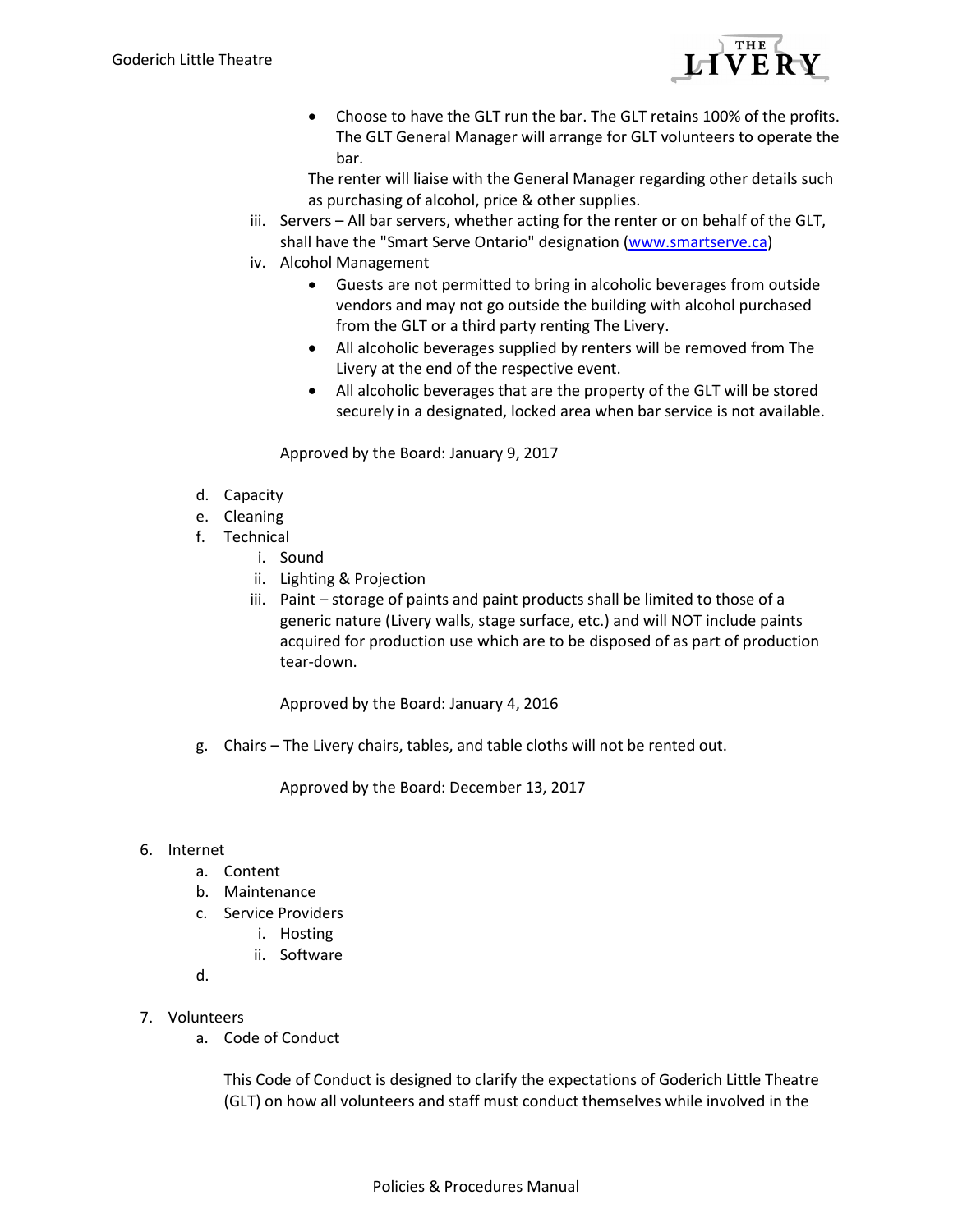

activities of the theater. The Code seeks to provide for a safe, enjoyable and equitable environment for all.

- i. General Standards GLT requires that all volunteers and staff comply with all laws, regulations and policies governing its activities and to the following:
	- treat everyone with dignity and courtesy;
	- be fair, considerate and honest in all dealings with others;
	- refrain from any behavior which may bring GLT into disrepute;
	- display control, respect and professionalism in all activities;
	- observe proper meeting conduct and protocols;
- ii. Discrimination, Sexual Harassment and Bullying:

Volunteers and staff are expected to respect the rights, dignity and worth of others regardless of their gender, ability, sexual orientation, cultural background or religion or of any physical or psychological disabilities. The GLT will not tolerate discrimination. Discrimination is any behavior or practice which reflects an assumption of superiority of one group (or individual) over another or disadvantages people on the basis of their real or perceived membership of a particular group and includes such behavior as less favorable treatment, unfair exclusion and asking discriminatory questions.

The GLT will not tolerate sexual harassment. Sexual harassment is any unwanted, unwelcome or uninvited behavior of a sexual nature that makes a person feel humiliated, intimidated or offended.

Equally, the GLT will not tolerate bullying. Bullying is behavior that intimidates, offends, degrades, insults or humiliates another person. Bullying can be physical or psychological. Examples of bullying include:

- rude or belittling comments;
- aggressive or frightening behavior (e.g. shouting or threatening violence);
- threats of assault against a colleague or damage to their property or equipment; and
- standing in someone's way or deliberately blocking their path in an intimidating manner.

If anyone feels they have been discriminated against, bullied or harassed in any way they should immediately contact the President, Vice President or any Board member for immediate and confidential assistance.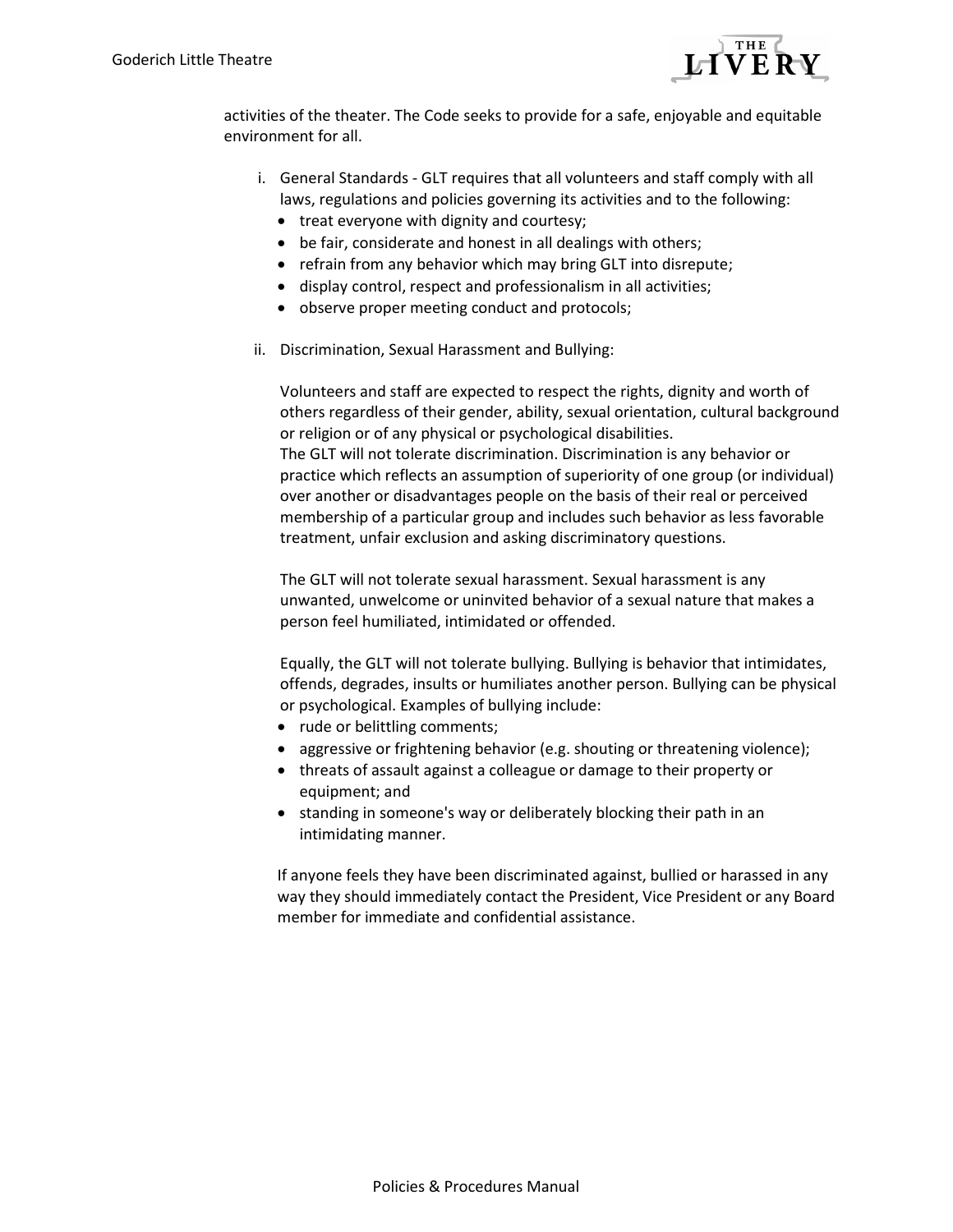

iii. Health and Safety

Everyone has the right to participate in an environment that is physically and emotionally safe.

Volunteers and staff are asked to take responsibility for their own health and safety, ensuring that their actions do not risk the health and safety of others. All are required to take reasonable care at all times by following all lawful instructions from those in authority at GLT in its efforts towards providing a healthy and safe environment.

All hazards, accidents or injuries must be reported to the General Manager or GLT representative in charge of the activity.

iv. Alcohol and Drug consumption

Alcohol or prohibited drugs are not to be consumed by staff or volunteers while performing duties before or during a show. Exceptions to this are GLT sponsored events on the premises or at other locations (i.e. Opening Night after-show parties, Annual Award Banquet, etc.). Special consideration should be shown when minors are present.

In the context of this provision, anyone exhibiting signs of being intoxicated or under the influence of alcohol, or an illegal or prohibited drug will be prevented from commencing or continuing their activity.

#### v. Grievances

If anyone has a grievance or feels that they have been unfairly treated they are encouraged to raise this issue with any member of the Board for immediate and confidential assistance. The Board of GLT is committed to uphold both the letter and spirit of this Code and the mediation and resolution of any grievance in an expeditious manner.

## vi. Conflict of Interest

A conflict of interest exists when someone with a fiduciary responsibility is in a situation where their own self-interest and the interests of the theater might be in conflict.

No member of GLT, or any of its committees, or board, shall derive any personal profit or gain, directly or indirectly, by reason of his or her participation with GLT. Each individual shall disclose to the theater any personal interest which he/she may have in any matter pending before the Board and shall refrain from participation in any decision on such matter.

Approved by the Board: January 9, 2017